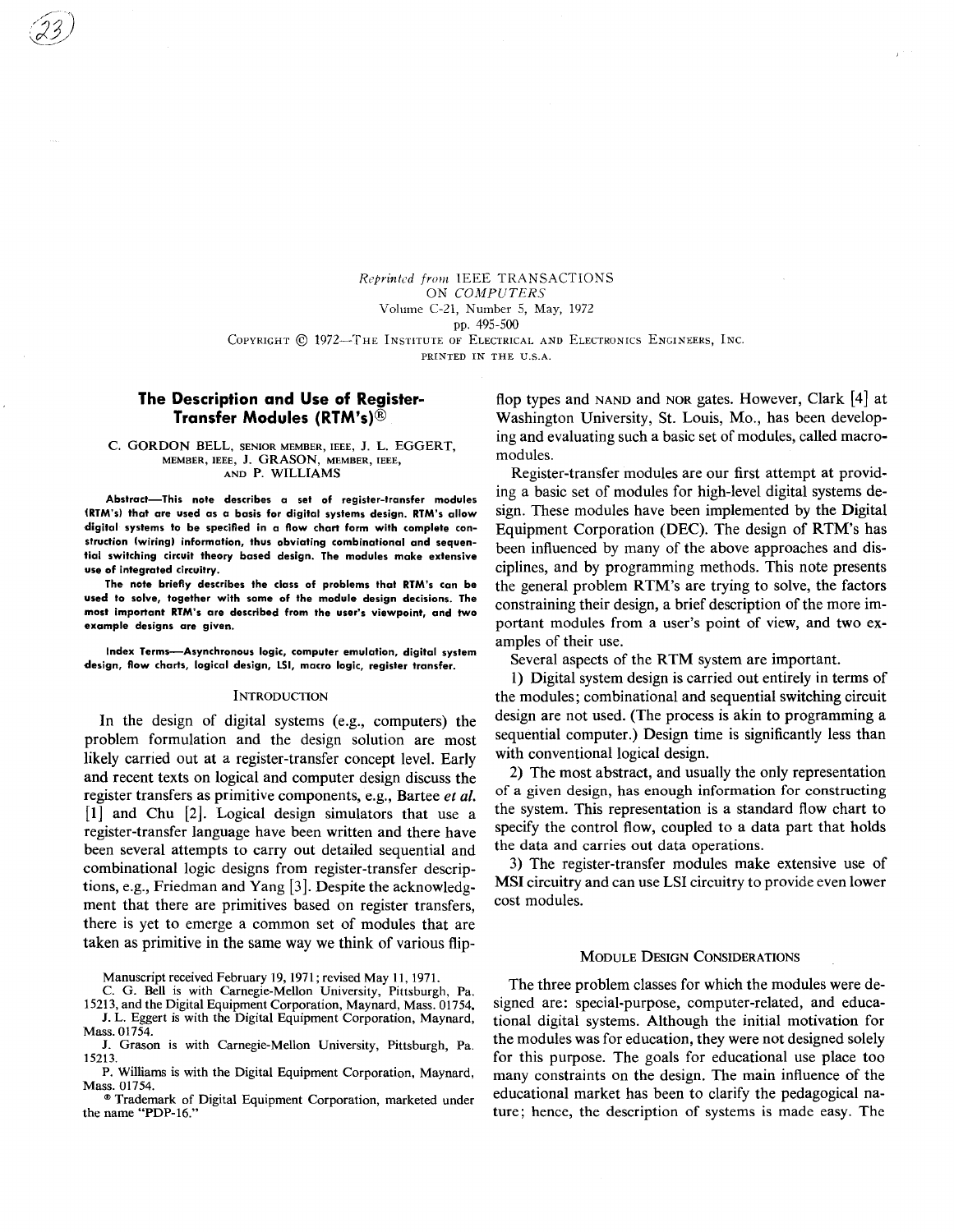### **BASIC RT DESIGN DECISIONS**

- **Logic: TTL (acceptable for speed and noise immunity; low cost).**   $\overline{1}$
- **Packaging:** Printed circuit boards of  $5" \times 8\frac{1}{2}$  or  $2\frac{1}{2}$   $\times 8\frac{1}{2}$  with 72 or 36 pins (DEC compatible).  $2 -$
- $\mathbf{3}$ . **Intermediate connection: pre-wired busses; wirewrap and push-on connections over wirewrap pins.**
- **Logic interconnection rules: One kind of control signal and data bur.**  4. **Very small number of rules compared to ic use.**
- $5<sub>z</sub>$ **Problem size:**  $4 \sim 100$  control steps:  $1 \sim 4$  arithmetic registers; 16 ~ 100 variables; possibly read-only memory.
- **Word length: 8, 12 and 16-bit (present de facto standard can be**   $6.$ **extended).**
- $\overline{1}$ **Universality and extendability: The modules aren't a panacea. mere are provisions for escape to: regular integrated circuits, standard DEC modules, and DEC computers (and their components).**
- $\mathbf{R}$ **Selection of primitives: Basic register, bus interconnection structure and data representation were first determined. The operations which formed a complete set for the data representation were then specified. With this basic module set, designs were carried out for benchmark problems and design iteration occurred.**
- **Notations: PMS and ISP of Bell and Newell [7].**
- $10$ **Automatic (algorithmic) mapping of algorithm into hardware: The basic RT design archetype representation is a flow chart. The reg-ister transfer operations are expressed in the ISP language.**
- **Parallelism and speed: Provision for multiple busses; the modules are asynchronous. (me application classes put relatively low weight on speed.) For teaching purposes parallelism is an important principle. (A decision to use a bus, and thereby limit parallelism to the number**  of busses was made for both cost and simplicity reasons.)

special-purpose digital systems are larger than 20 MSI circuits, but smaller than a stored-program computer (a typical RTM system would have  $4{\sim}100$  control states,  $1{\sim}4$  arithmetic units, and a small memory of  $16\sim1000$  words). Computer-related applications range from computer peripherals to the emulation of computers.

We make no attempt to show that the modules are an optimum set, according to an objective function. Because of the elementary nature of the control and data operations, the set is sufficient to construct digital systems. Table I shows the important design variables for RTM's, together with many of the constraints. Their design is described in *[S].* 

### THE RTM SYSTEM

The RTM system consists of about 20 different modules and a method of interconnecting modules via a common bus that carries data and timing interlock signals for the register transfers. Some of the modules  $(DM, T,$  and M types) connect to the bus in order to transfer data, and the remaining modules ( $K$  type) "control" when data are to be transferred. The module name types are based on the structure primitive types of Bell and Newell  $[6]$ ,  $[7]$ .

**A** register-transfer language, ISP (instruction set processor **161,** [7]), is used to define the register-transfer operations of the RTM's. Here we use only the parts of ISP that are commonly known by the digital systems engineer and are similar to a programming language (e.g., Fortran). The four main module types are as follows.

## DM-Type (Data Operation Combined with Memory)

These modules are what we commonly think of as being a digital system (or at least the arithmetic unit). They are the register-transfer gating paths and combinational circuits

for the simple arithmetic and logical functions-hence the  $D$  part (for data operations). The  $D$  part carries out the evaluation of the right-hand side of an arithmetic expression as in a programming language in which an integer value is computed prior to storing, e.g.,  $\leftarrow A+B$ ,  $\leftarrow A-B$ ,  $\leftarrow A\oplus B$ ,  $\leftarrow$  A+1. Thus, an expression "left-hand side $\leftarrow$ right-hand side" (e.g.,  $H \leftarrow C + D$ ) is used to indicate the integer value of the right-hand side being read and placed in the register on the left-hand side.

# M-Type (Memory)

The  $M$  (memory) part is just the registers (e.g.,  $A$ ,  $B$ ) that hold data between statements; these essentially correspond to the variables that are declared in a program. The operations on memory are usually reading  $(\leftarrow M)$  and writing  $(M \leftarrow)$ . Types of DM and M modules are the generalpurpose arithmetic unit, a single-transfer register, Boolean flags (I-bit registers), **READ-WRITE** memories, and **READ-ONLY**  memories. The memories hold two's complement 8, 12, or 16-bit integers.

# K-Type (Control)

The  $K$  modules are responsible for controlling the transfer of data among the various registers by appropriately evoking operations by  $DM$  and  $M$  types. The K modules are analogous to the control structure of a program. The  $K$ modules called K.evoke control the times when the various operations of the DM'S and M's are evoked (executed). The K.branch modules are used to make decisions about which operations are to be evoked next. The  $K$  subroutine modules are used to connect a sequence of operations together as a subroutine. K serial-merge allows control flow to merge into a single control flow when any flow input is present.  $K$ .parallel-branch and  $K$ .parallel-merge modules synchronize control where there is more than one operation taking place at a time. Other control modules include clocks, delays, and manual start keys.

## T-Type (Transducers)

These modules provide an interface to the environment outside RTM. These include the Teletype interface, analog/ digital converters, lights, switches, and interfaces to computers. These modules also connect to the common data bus.

**I** 

The details of the modules will be introduced by giving the four modules that are necessary for nontrivial digital systems: K.evoke, DM.gpa, K.branch, and K.bus.

## $K(Evoke)$

K.evoke  $(Ke)$  is the basic module that evokes a function consisting of a data operation and a register transfer-in essence an arithmetic expression. When a Ke is evoked, it in turn evokes the function, consisting of the data operation followed by a register transfer, and when the function is complete,  $Ke$  evokes the next  $K$  in the control sequence. The diagram for Ke with its two inputs and two outputs is shown in Fig. 1. In terms of a finite state machine, Ke is a state with the ability to evoke an output action and then make a transition to another state. K.evoke is as follows.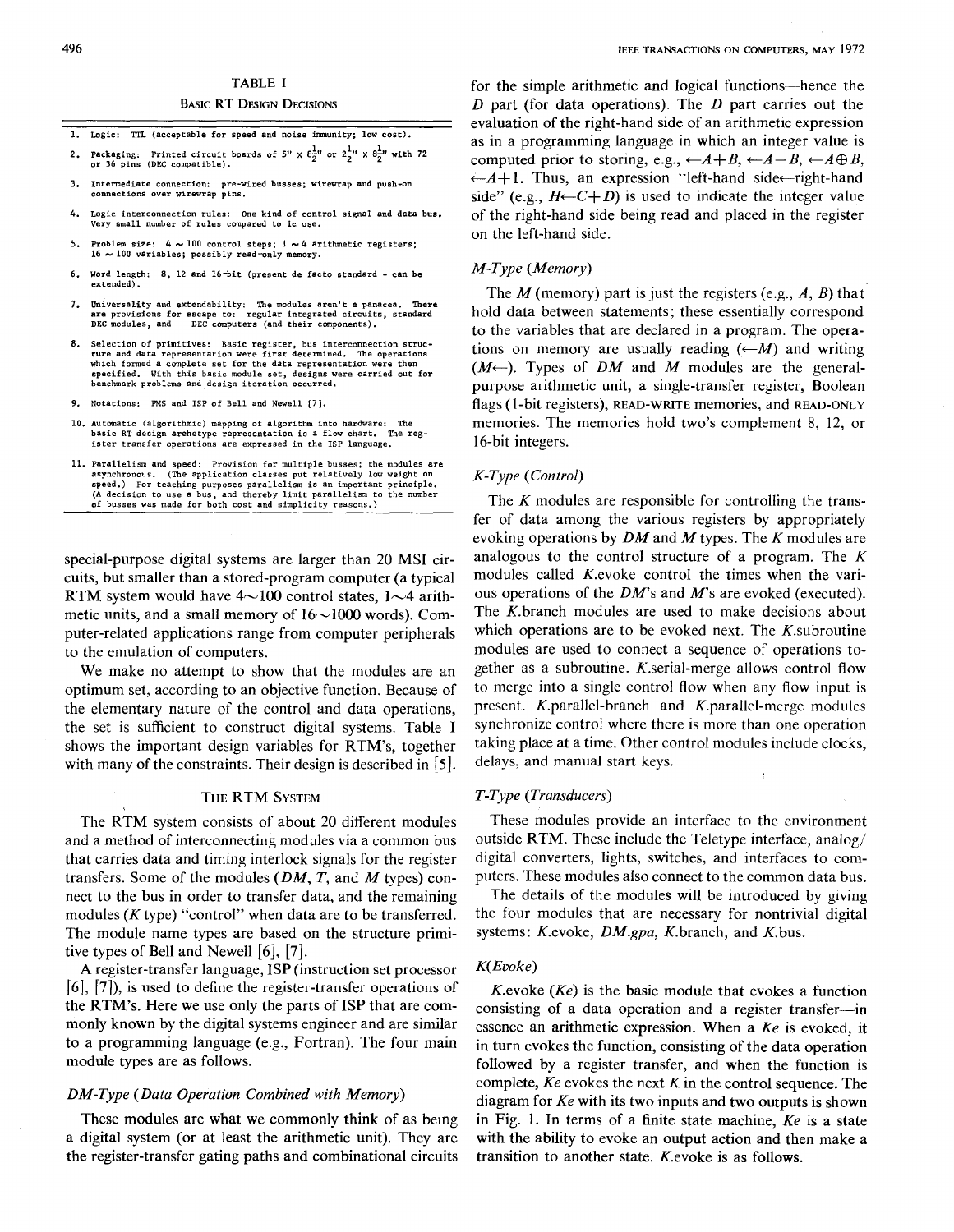

Fig. 2. Diagram for the control module K.branch.



# K(Branch)

K.branch  $(Kb)$  provides for the routing of control flow based on the condition of a Boolean input. The diagram for Kb with its two inputs and two outputs is shown in Fig. 2. Each time a branch control is evoked, it in turn evokes either of the controls following it, depending on whether the Boolean input is true  $(a 1)$  or false  $(a 0)$ . In terms of a finite state machine, Kb is a state with the capability of going to either of two next states, depending on a Boolean input. K.branch is as follows.



# DM(Genera1 Purpose Arithmetic/gpa)

The DM.gpa allows arithmetic function results (data operations) that have been performed on its two registers A and B to be written into other registers (using the bus). Results can also be transferred (written) into A and B  $(A \leftarrow; B \leftarrow)$ . The data operations are:  $\leftarrow A$ ,  $\leftarrow B$ ,  $\leftarrow \neg A$ ,  $\leftarrow$   $\neg B$ ,  $\leftarrow$  *A* + *B*,  $\leftarrow$  *A* - *B*,  $\leftarrow$  *A* - 1,  $\leftarrow$  *A* + 1,  $\leftarrow$  *A*  $\times$  2,  $\leftarrow$  *A*  $\wedge$  *B*,  $\leftarrow A \lor B$ , and  $\leftarrow A \oplus B$ . An input that evokes the function  $\leftarrow$ (Result)/2 can be combined with the previous function outputs to give  $\leftarrow A/2, \leftarrow B/2, \leftarrow (A+B)/2$ , etc. Two Boolean inputs, shift in  $\langle 16, -1 \rangle$ , allow data to be shifted into the left- and right-hand bits on  $/2$  and  $\times 2$  operations, respectively. Bits of registers  $A$  and  $B$  are available as Boolean outputs.

## K(Bus Sense and Control Module/Bus)

Each independent data bus in the system requires a centralized control module. It has a register, Bus, that always contains the result of the last register transfer that took place via the bus. K.bus carries out several functions: monitoring register-transfer operations; providing for single-step manual control for algorithm flow checkout by the user; providing for sense lights (indicators); providing for a word source of zero, i.e.,  $\leftarrow 0$ ; forming Boolean functions of the Bus register; power-on initialization; manual startup; and bus termination.

### DESIGN WITH RTM's

Digital systems engineers are concerned with formulating algorithms that, when executed by hardware, behave according to the solution of the original design problem. The solutions of digital systems design problems using programming, conventional logical design, and RTM design are all similar. The three design and implementation processes have the same goal: to construct a program for a machine, or a hardwired machine to execute the algorithm stated (or implied) in the problem. Thus, programming and digital systems engineering are concerned with interconnecting basic components or building blocks for executing algorithms; the building blocks are machine operations and logical design components, respectively. RTM's are a basic set of components for constructing hardware algorithms. That is, they are the components for digital systems design.

The design protocol using RTM's is very much akin to that of designing a program. The designer takes a natural language statement of the problem and carries out the conversion to a process description that acts on a set of data variables (and any temporary data variables). An RTM design has two parts: 1) the explicitly declared data variables and the implied data operations that are attached to these variables; and 2) the control part, a finite state machine, that accepts inputs and evokes the various operations on the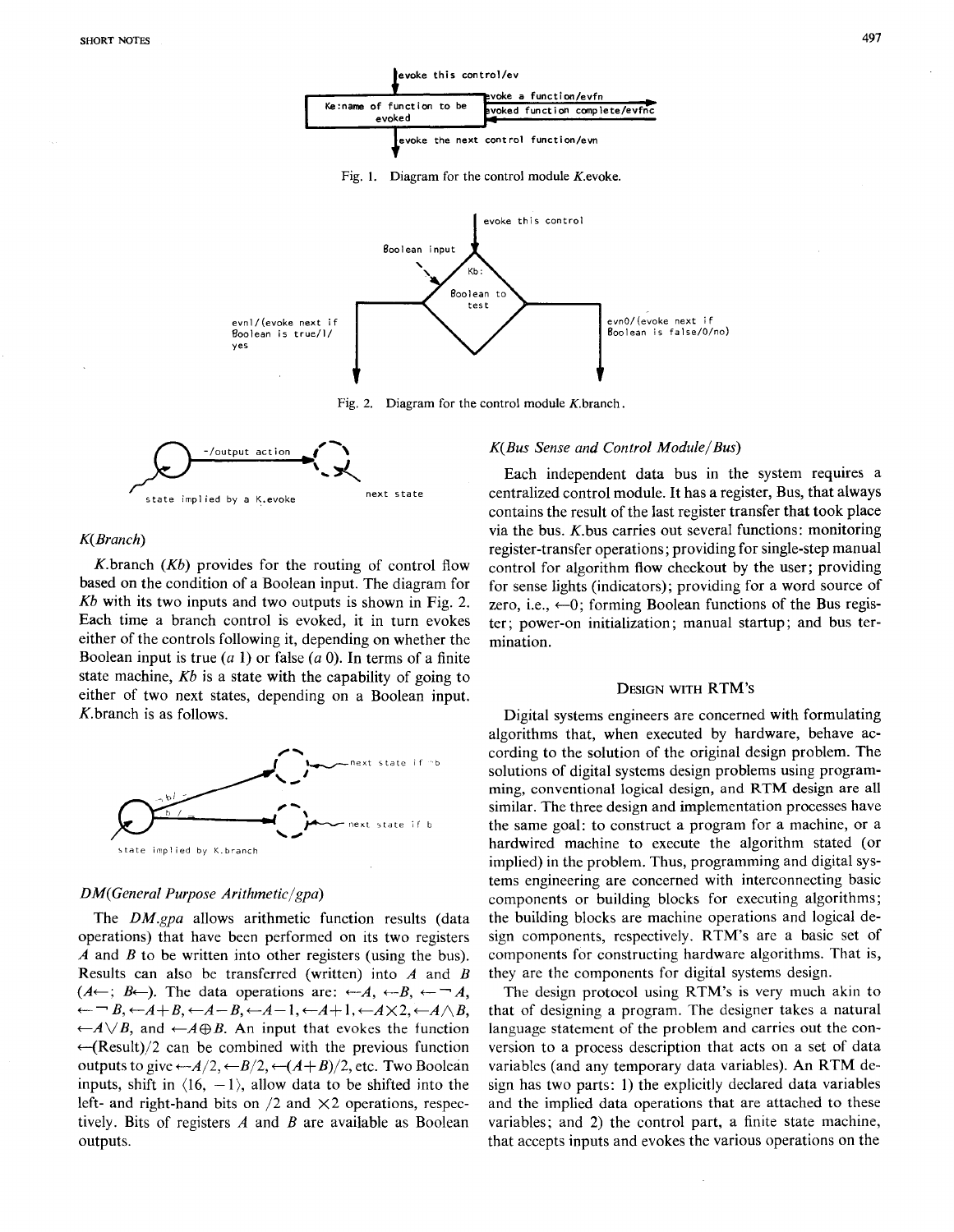Two examples show how this design is carried out. The schematic for the first example, an algorithm to sum integers, shows all wires and modules, and the schematic for the second example, a small stored program computer, shows the control flow and the data part, but excludes the connections between the control and data parts.

## EXAMPLE: SUM OF INTEGERS TO N

A small system to sum the integers to  $N$  (S–0+1+2)  $+ \cdot \cdot \cdot + N$  can be built that uses the four aforementioned modules: DM .gpa, K.bus, K.evoke, and K.branch together with a switch register to enter  $N$ , and a manual start control module to start the system. The data and control parts together are given in the RTM wiring diagram (Fig. 3); the data part is shown on the right and the control part on the left. The final result *S* and the variable N are held in a general-purpose arithmetic module  $DM$ .gpa. N is held in the switch register  $T$  initially. The control sequence is initiated by a K.manual-start (a human presses a key). Instead of counting to  $N$ , we start with  $N$  and count down to zero while tallying the sum  $S$ . The first control step reads  $T$  to register N,  $(N \leftarrow T)$ . The second step initializes the sum *S*,  $(S \leftarrow 0)$ . The inner loop consists of the three functions:  $S \leftarrow S + N$ ;  $N \leftarrow N - 1$ ; and a test for  $N = 0$ .

# EXAMPLE: A SMALL STORED PROGRAM COMPUTER DESIGN USING RTM's

Fig. 4 shows an RTM diagram for a small stored program computer that was initially constructed as an application experiment to demonstrate the feasibility of the modules and to investigate systems problems. The process of specifying the machine took approximately two hours (with three people). The computer was wired and, aside from minor system/circuit problems (for which the experiment was designed), the computer operated essentially when power was applied, since there were no logic errors. The computer was designed for an actual application that had about 300 constants, 600 control steps, and about 16 variables. (An alternative approach would have been to hardwire the 600 control steps directly, thereby operating faster, but being more expenslve and less flexible.) The computer has only 24 evoke and 16 branch controls. (By way of comparison, RTM interpreters to emulate the PDP-8 and the Data General NOVA computers require about 90 evoke and branch control modules, 2 DM.gpa's, and core memory.) Since the price ratio of a single hardwired control to a single READ-ONLY memory control word is approximately 10: 1, and since the overhead price of a 1000-word READ-ONLY memory is about 100 controls, it was cheaper in the above application to use RTM's to first build an interpreter, commonly called a stored program digital computer, and then let the computer program execute the control steps.

The data part of the machine is shown in the upper right of Fig. 4. Three DM-type RTM modules hold the processor state and temporary registers. The processor state, that part of memory accessible and controlled by the program, includes: A, the accumulator; P the program counter; and  $L$ , a register used to hold subroutine return addresses (links). The temporary registers needed in the interpretation of the instructions are:  $i$ , instruction holding register; and  $B$ , used for binary operations on  $A$  (e.g., ADD, AND). Also connected to the RTM bus are the READ-ONLY and READ-WRITE memories and the Teletype, as well as a special input/output register interface to the remainder of the system.

The method of defining the interpreter can be seen from the RTM diagram (Fig. 4). The control part consists of three subparts: the START and CONTINUE keys that are used to initialize the processor to start at location 0, and to restart the processor; the instruction fetch; and the instruction execution. The instruction fetch consists of picking up the instruction from the memory word addressed by the program counter  $P$  and incrementing  $P$  to point to the next instruction. The instruction is placed in the  $i$  register, which has been specially wired to allow decoding of the three most significant bits. Individual bits of **i** can be tested for the OPERATE (OPR) instruction, and the address field  $i(10:0)$  can be read.

After the instruction is fetched and placed in *i*,  $Ke(MA \leftarrow i$  $(10:0)$ ) is evoked to address data referenced by the instruction. Immediately following this evoke operation, an eightway K.branch allows control to move to the one path corresponding to the operation code of the instruction being interpreted, that is, the instruction is decoded, and control is transferred to execute it. After the execution of the appropriate instruction, control returns to fetch the next instruction. For example, executing the ADD (two's complement add) instruction consists of loading the data from memory into the temporary register,  $B$  (i.e.,  $B \leftarrow MB$ ) and then adding B to the accumulator,  $A$  (i.e.,  $A \leftarrow A + B$ ).

For the OPERATE instruction, which does not reference memory, each bit of the address part of the instruction specifies an operation to be carried out on the accumulator (test for  $-$  or 0, clear, complement, add one, shift right or left, or return from the subroutine). Each bit is tested in sequence, and if a one, the corresponding operation is carried out. If the instruction code with  $op = 6$  is given, the computer halts; pressing CONTINUE restarts it.

The instruction set is shown to be straightforward and simple. Subroutine return addresses are stored in a link register L. Thus to call subroutines at a depth of more than one level requires the called subroutine to save the link register in a temporary location. But there is no way of storing this register; thus it is difficult to call a subroutine and pass parameter information (e.g., the location of tables). Since the computer requires a few minor changes to allow nested subroutines and parameter passing, the reader is invited to make the appropriate incremental changes.

#### **CONCLUSIONS**

The concept of using high-level building blocks is not new, but we think this particular implementation of a set of simple blocks is quite useful to many digital systems engineers. The design time using this approach is significantly less than with conventional logical design. The modules are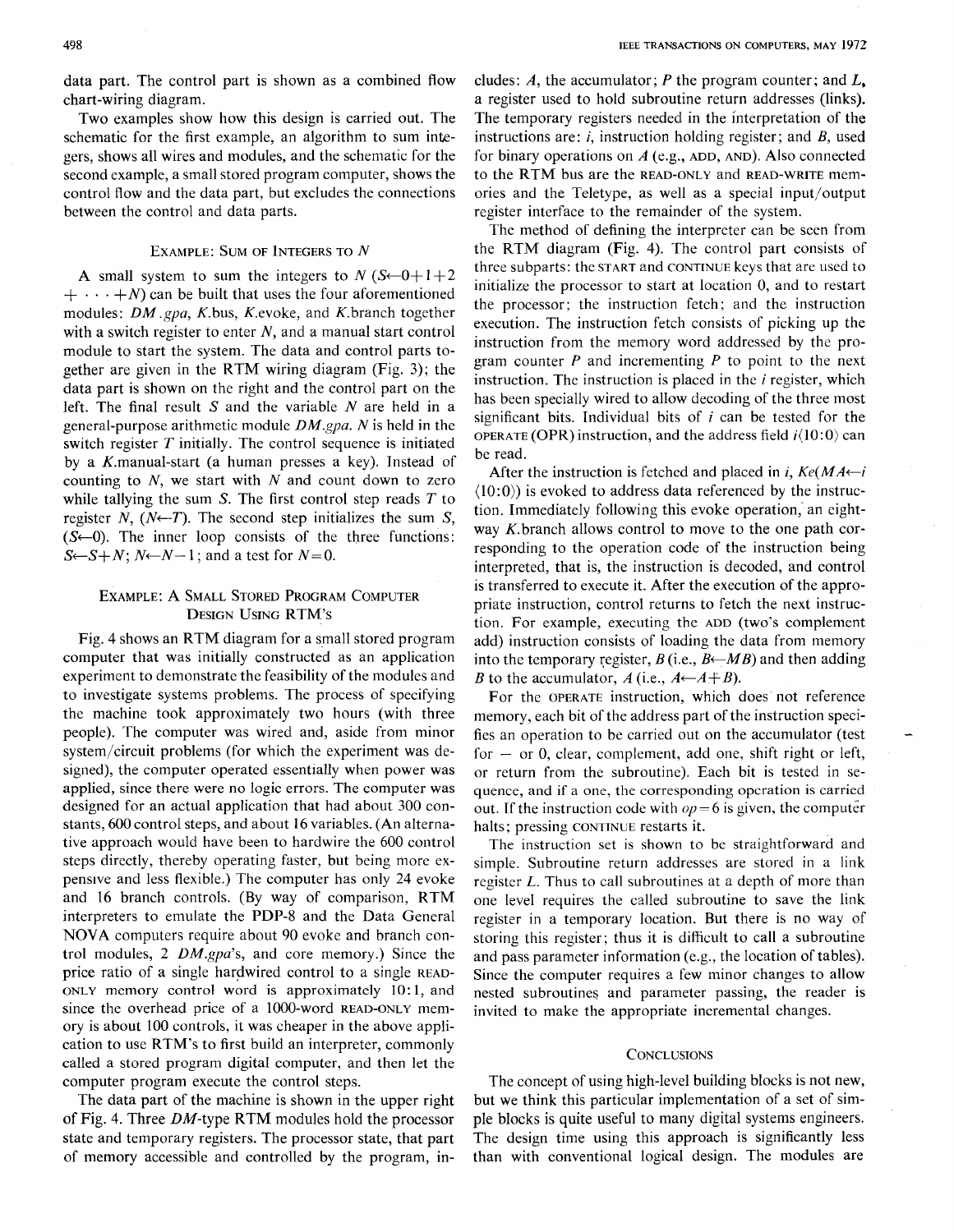

Ke E K.evoke module Kb = K.branch module

Control flow and evoke wires

Bus for data wires

Boolean variable wires

Fig. **3.** RTM digital system to take a value from a switch register input and to sum the integers to the input value.



Fig. 4. RTM design of a small stored program digital computer.

499